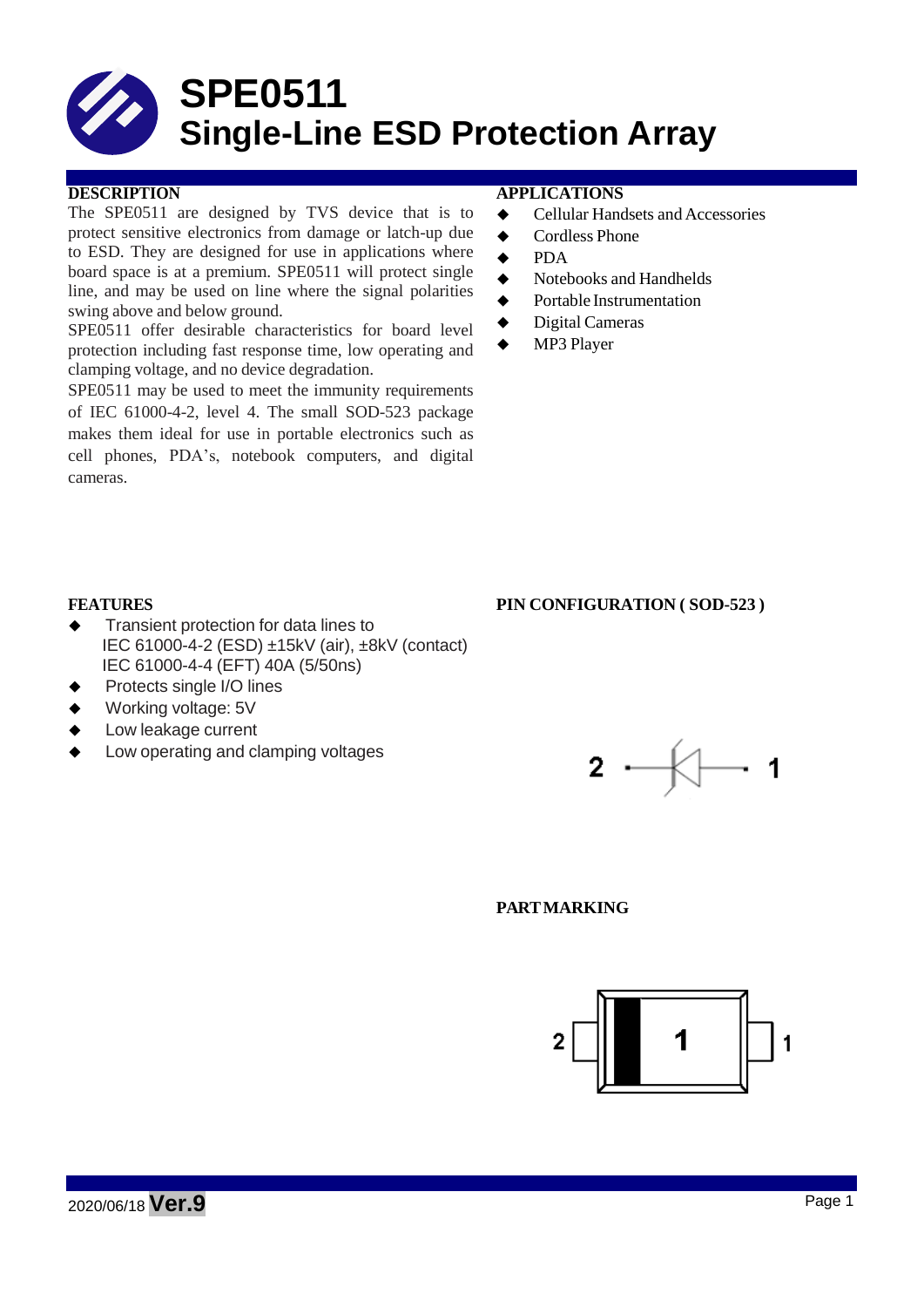

### **ORDERINGINFORMATION**

| <b>Part Number</b> | Package           | <b>Part Marking</b> |
|--------------------|-------------------|---------------------|
| SPE0511D52RGB      | SOD-523           |                     |
|                    | $- - -$<br>$\sim$ |                     |

※ SPE0511D52RGB : Tape Reel ; Pb – Free ; Halogen – Free

## **ABSOULTE MAXIMUM RATINGS**

(TA=25℃ Unless otherwise noted)

| <b>Parameter</b>                                 | <b>Symbol</b> | <b>Typical</b> | Unit        |
|--------------------------------------------------|---------------|----------------|-------------|
| Peak Pulse Power ( $tp = 8/20 \mu s$ )           | Ppk           | 250            | W           |
| Maximum Peak Pulse Current ( $tp = 8/20 \mu s$ ) | Ipp           |                | A           |
| ESD per IEC $61000 - 4 - 2$ (Air)                | Vpp           | ±15            | KV          |
| ESD per IEC $61000 - 4 - 2$ (Contact)            | Vpp           | $\pm 8$        | KV          |
| <b>Operating Junction Temperature</b>            | Tј            | $-55 \sim 125$ | $^{\circ}C$ |
| <b>Storage Temperature Range</b>                 | <b>TSTG</b>   | $-55 \sim 150$ | $\hat{C}$   |
| <b>Lead Soldering Temperature</b>                | TL.           | 260(10sec)     | $\gamma$    |

# **ELECTRICAL CHARACTERISTICS**

(TA=25℃ Unless otherwise noted)

| <b>Parameter</b>                 | <b>Symbol</b>  | <b>Conditions</b>                                  | Min. | <b>Typ</b> | Max. | Unit    |
|----------------------------------|----------------|----------------------------------------------------|------|------------|------|---------|
| Reverse Stand – Off<br>Voltage   | <b>VRWM</b>    |                                                    |      |            | 5    | V       |
| <b>Reverse Breakdown Voltage</b> | <b>VBR</b>     | $It = 1mA$                                         | 6    |            |      | V       |
| <b>Reverse Leakage Current</b>   | Ir             | VRWM = $5V$ , T= $25^{\circ}$ C                    |      | 0.01       |      | μA      |
| <b>Reverse Leakage Current</b>   | <b>IR</b>      | $V_{\text{RWM}} = 3V$ , T=25 <sup>°</sup> C        |      | 0.01       | 0.5  | $\mu A$ |
| <b>Clamping Voltage</b>          | Vc             | $\text{Ipp} = 1 \text{A}$ , tp = 8/20 µs           |      |            | 11   | V       |
| <b>Clamping Voltage</b>          | Vc             | $\text{Ipp} = 7\text{A}$ , tp = 8/20 µs            |      |            | 15   | V       |
| <b>Junction Capacitance</b>      | C <sub>j</sub> | Between I/O Pin and GND<br>$V_R = 0V$ , $f = 1MHz$ |      | 10         | 20   | pF      |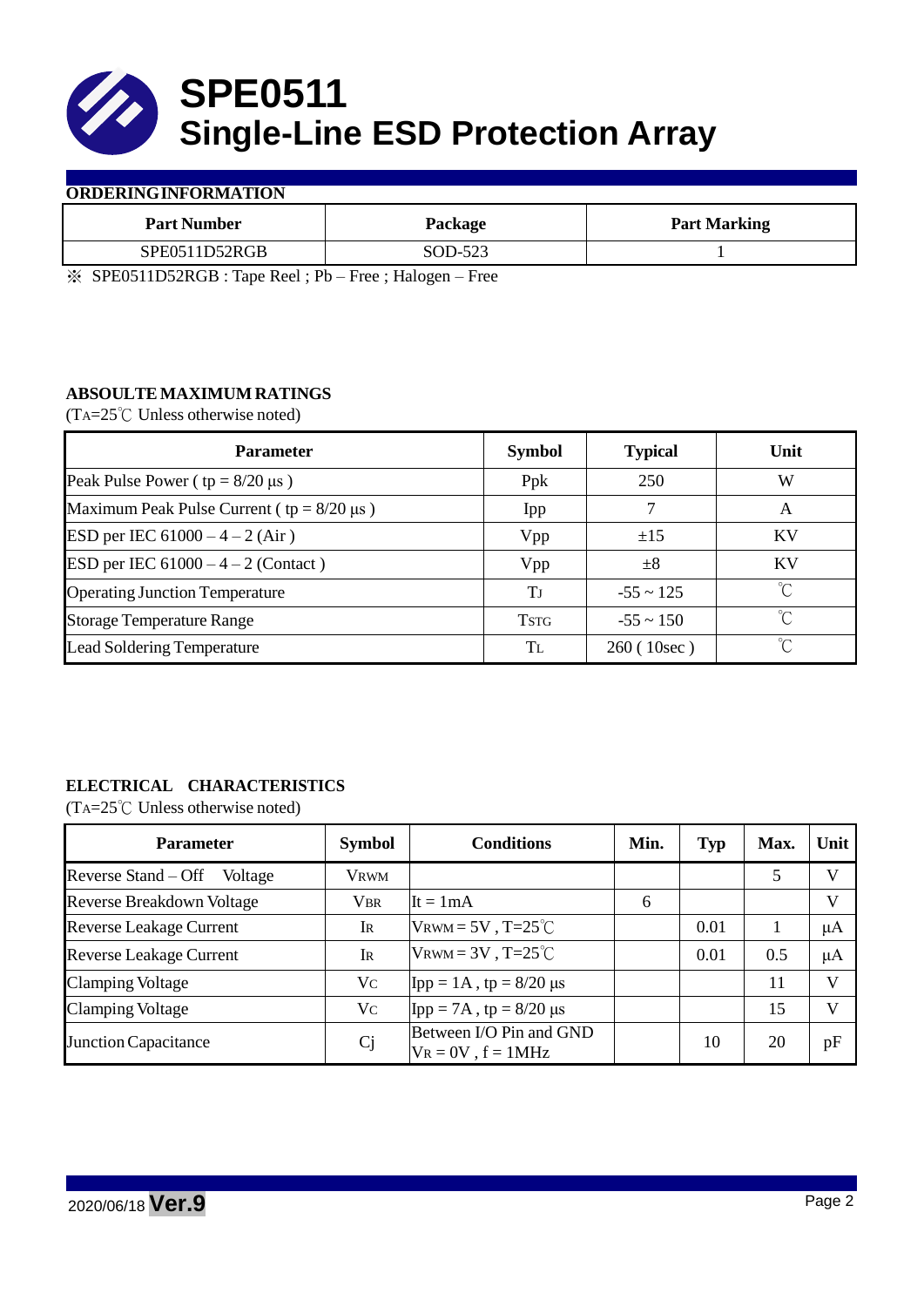

# **TYPICAL CHARACTERISTICS**



2020/06/18 **Ver.9** Page <sup>3</sup>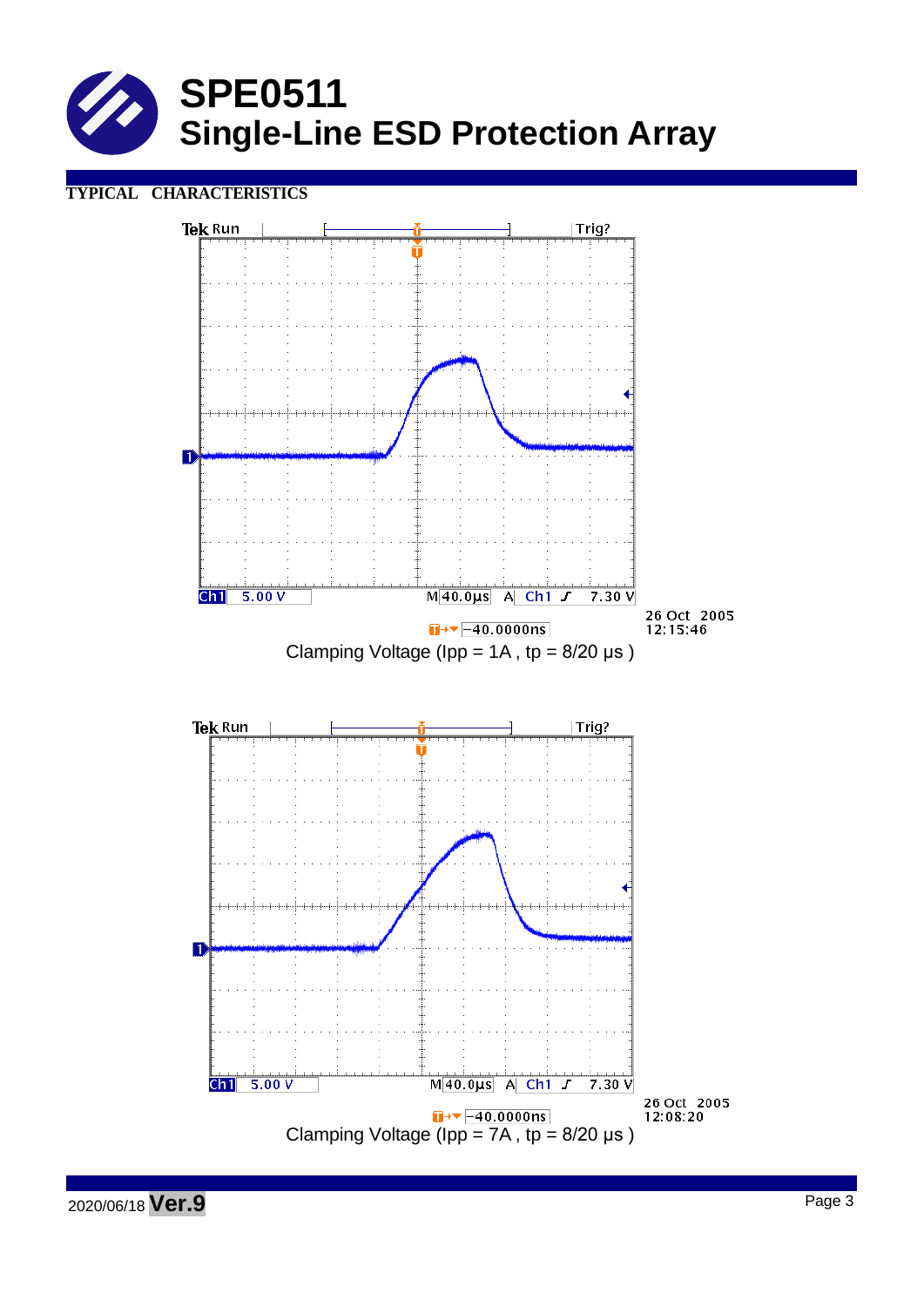# **SPE0511 Single-Line ESD Protection Array**

**TYPICAL CHARACTERISTICS**









**Initial Junction Temperature**



**Fig 3 : Relative Variation of Peal Plus Power V.S Fig 4 : Forward Voltage Drop V.S Peak Forward Current**